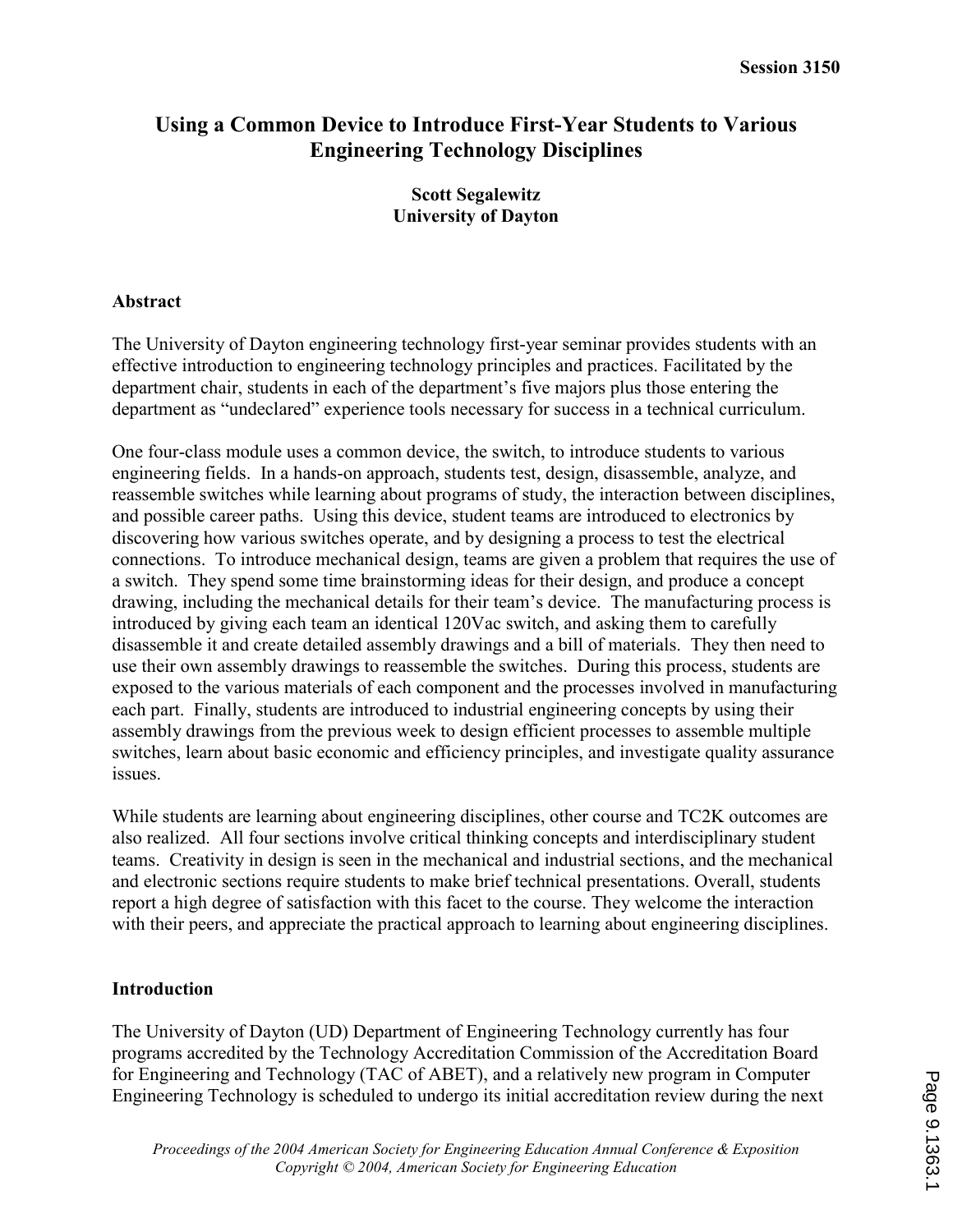departmental visit. Students pursuing a degree in engineering technology at the University of Dayton have the option of entering the Department of Engineering Technology enrolled in one of the five majors: Computer (CET); Electronic (EET), Industrial (IET), Manufacturing (MFG); or Mechanical (MCT). During their first semester, they begin taking a cadre of classes leading to graduation in their area of interest. A growing number of students, however, know they want to pursue a technical career, but are undecided about which direction to follow. These students enroll in Undeclared Engineering Technology (UET), allowing them to take classes in a variety of disciplines within the department. This growing population needs to be exposed to all of the possible career paths available in order to make an educated decision about their future.

To increase student retention in the Department of Engineering Technology, and to give students a better sense of the field, faculty developed the Engineering Technology First Year Seminar in the late  $1950s<sup>1</sup>$ . The course has undergone significant revision<sup>2</sup> in the past four years to accommodate new learning paradigms and incorporate the University's enrollment requirement for all students to purchase notebook computers. All Engineering Technology students enroll in the course during their first semester at the University. This one-credit course meets for one 75 minute class period per week, and is graded on a pass/no credit (P/NC) basis. Because of this grading scheme, some students realize that attendance and a minimum amount of work are all that are required to obtain credit for the course. As such, engaging students in each area of study is the best way to maintain their interest in the subject area.

Areas of study in the beginning of the course involve discussion and activities related to ethics, diversity, study skills, time management, University policies & procedures, and the design process. Four weeks of the course, however, are devoted to introducing students to the possible areas of study in Engineering Technology at the University of Dayton. Previously, faculty representatives from each of the Department's disciplines did a "guest lecture" to introduce the majors. The content of each discussion was very instructor-dependent, and varied in style from lecture to demonstration.

Today, the concept of a "unifying theme" outlined by Hedrick<sup>3</sup> is used to create continuity between the disciplines. The concept of a simple device, the switch, introduces the interdisciplinary nature of the engineering technology disciplines, demonstrating the fact that the same device can be investigated from multiple points of view. Faculty from each of the department's disciplines continue to present the modules, giving students the benefit of meeting some of the faculty they will encounter later in their curriculum.

## Module 1: Electronic Engineering Technology

At the beginning of the session, students are presented with material relating to common circuit control devices: switches, solenoids and relays. The discussion then focuses on the switch where some of the more common configurations are presented such as single-pole single-throw (SPST), single-pole double-throw (SPDT), etc. Students are subsequently introduced for the first time to the digital miltimeter (DMM) where the concept of measuring continuity is demonstrated.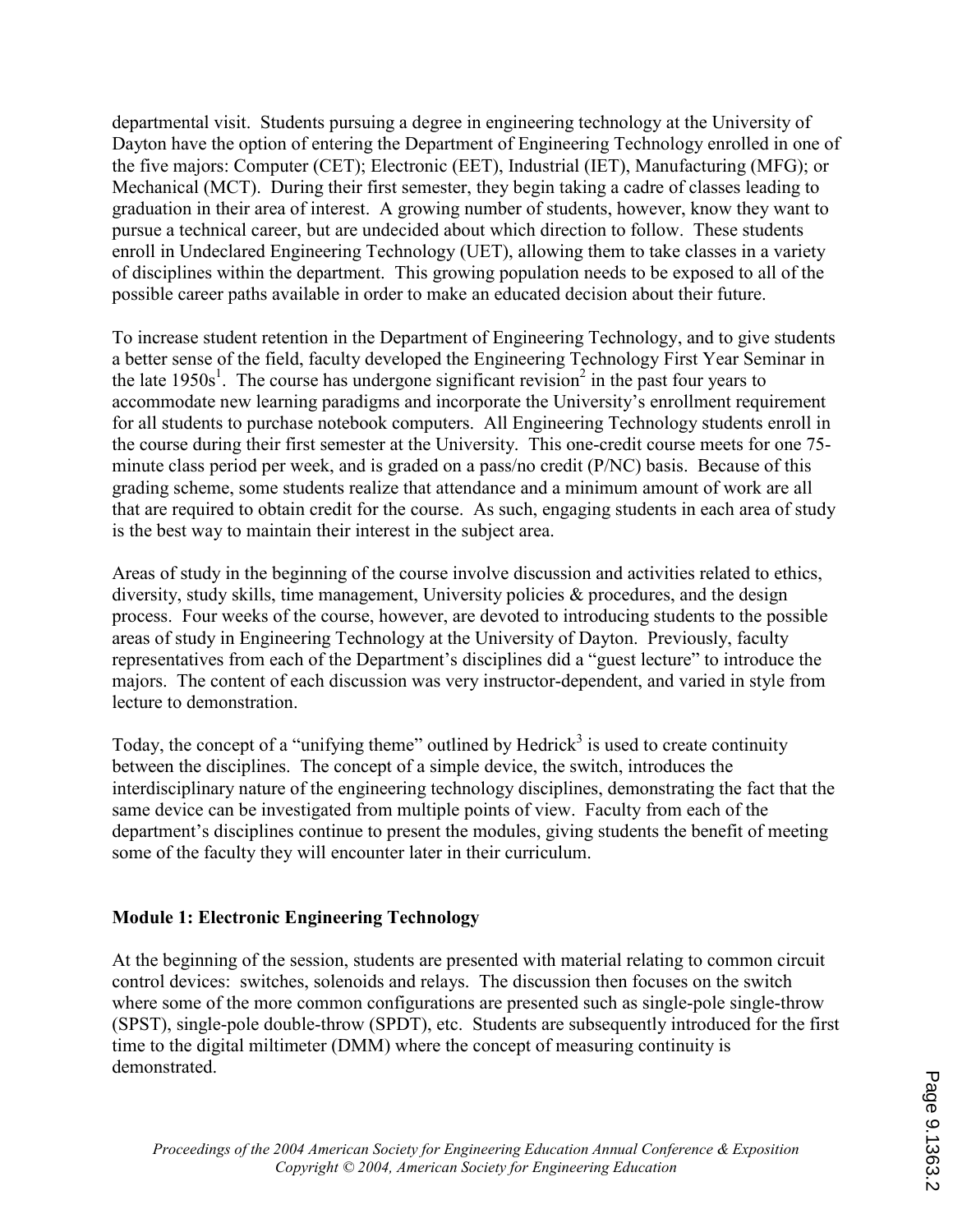The final exercise places groups of 2-3 students at each lab bench to figure out the schematic of a switch. Each group is given a different device, and asked to perform a number of tasks. First, they are to make a sketch of the switch indicating the electrical contacts and the "mechanical" switching action. They then use the DMM to determine the electrical configuration of their switch, and make a sketch of the schematic. Finally, based on the physical properties and electrical configuration of their team's switch, the members brainstorm at least ten (10) possible applications for their switch. An example of one student's work can be seen in Figure 1.

Upon complete of the task, each group selects a spokesperson to present their switch configuration and possible applications to the class for further discussion. Ultimately, students recognize that the same electrical configuration is apparent in different packages.

This module addresses department and ABET TC2K outcomes related to critical thinking, working in interdisciplinary teams, and technical presentations.



Figure 1. Sample of student work in the Electronic Engineering Technology Module

## Module 2: Mechanical Engineering Technology

In the second module, students review the design process presented earlier in the semester. They then work in pairs, following the steps in the design process, to develop a concept and design for a particular switch. Each group is assigned a specific type of switch such as a refrigerator light switch, a water level switch for a sump pump, a window security alarm switch, etc. In the first step of the exercise, each group is asked to develop the functional requirements for their particular device.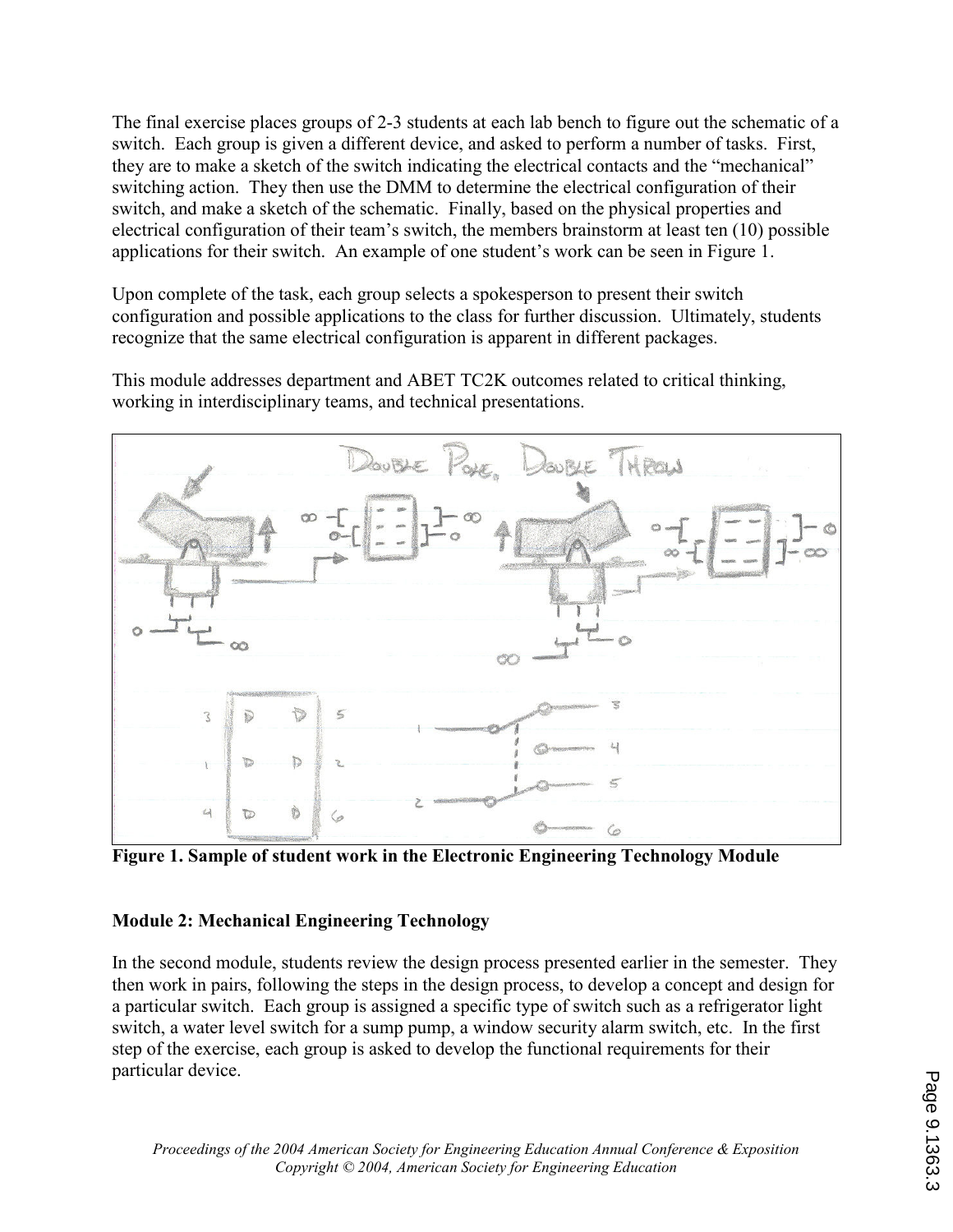Further discussion of the design process leads each group through the conceptual design phase where they brainstorm concepts or ideas for their switch. After more instructor-lead group discussion, their final tasks is to take one of their ideas and produce a concept drawing, including the mechanical details (spring action, catch, snap, pivot pin, etc.) for their team's switch. An example of one student's work can be seen in Figure 2.

Finally, one member of the group presents their design to the class for critique and discussion. Students learn and experience the specification and conceptual design phases of the product realization process.

This module addresses department and ABET TC2K outcomes related to critical thinking, working in interdisciplinary teams, creativity in design, and technical presentations.



Figure 2. Sample of student work in the Mechanical Engineering Technology Module

## Module 3: Manufacturing Engineering Technology

In module 3, students are introduced to manufacturing materials and processes. This module, adapted from an Introduction to Engineering Technology lab at the University of Southern Colorado<sup>4</sup>, uses identical 120Vac switches for each team. Groups first create a 3-view sketch of their device, labeling as many of the parts as possible. They are then asked to carefully disassemble their devices, and create an exploded view sketch as the pieces are removed. Once all of the pieces are labeled, students complete an expanded "bill of materials" indicating a description of each of the parts, the type of material, and the manufacturing process used to make the part. Materials such as plastic (thermoplastic, thermoset), steel, and rubber, and manufacturing processes including stamping, injection molding, and plating are discussed.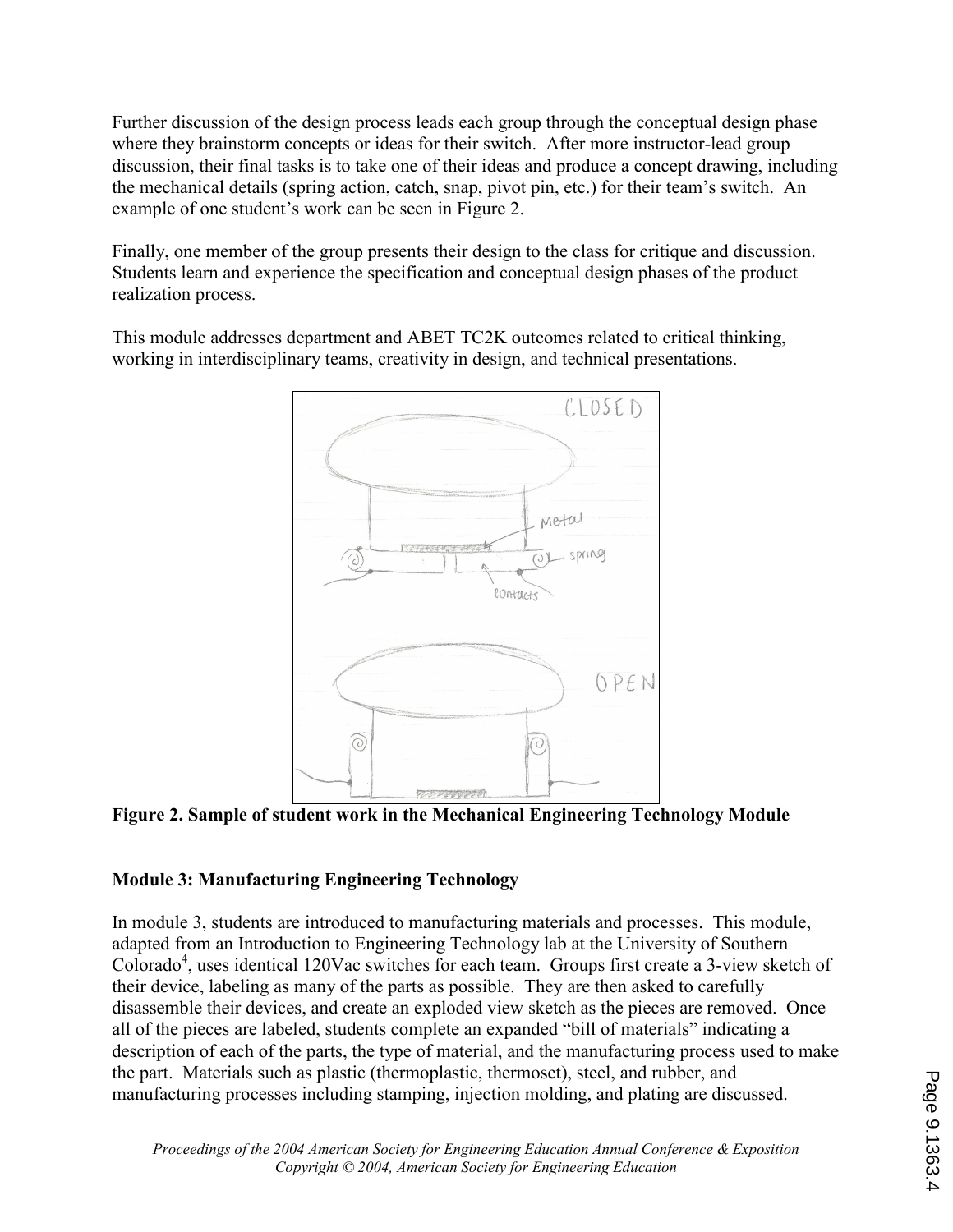Finally, students use their own assembly drawings to reconstruct the 20+ pieces into a working device. Students learn about some of the materials and manufacturing processes they will encounter later in the curriculum, but also discover the importance of proper documentation of their work. Figure 3 shows an example of one student's work in this area.

This module addresses department and ABET TC2K outcomes related to critical thinking, and working in interdisciplinary teams.



Figure 3. Sample of student work in the Manufacturing Engineering Technology Module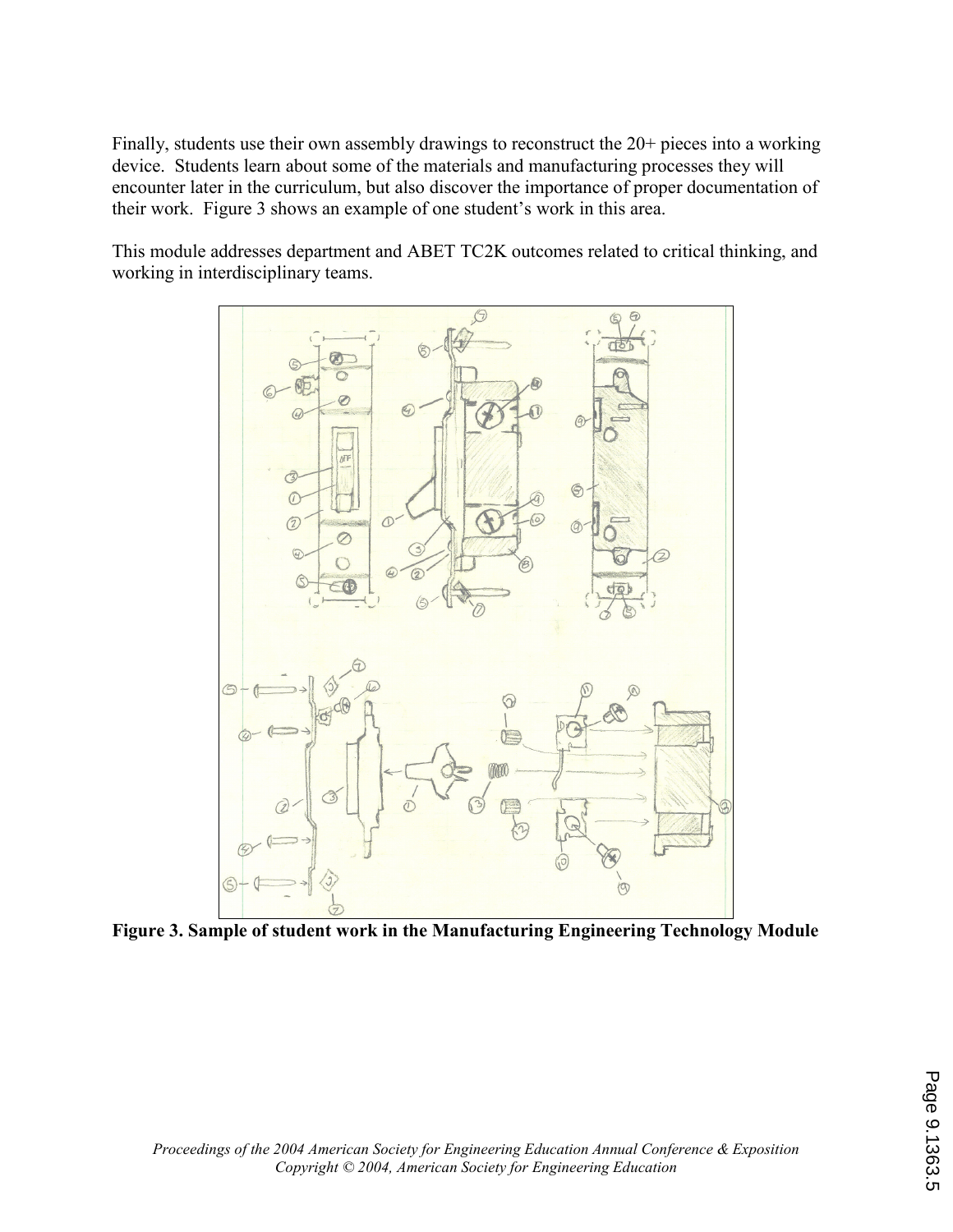### Module 4: Industrial Engineering Technology

The final module introduces students to the Industrial Engineering Technology concepts of cost, productivity, and quality. Teams of students are given enough switch parts to assemble three complete switches. Without much direction or discussion, the teams are asked to use their own assembly drawings from the previous week's activity to assemble complete switches. Each team's time to complete the assembly of all of their switches is recorded.

Students are next asked to brainstorm methods to make their assembly process more efficient. Such ideas as organizing parts, assigning specific tasks to team members, and simple fixtures are discussed. The teams are then given time to set-up their manufacturing work cell, and discuss their method for producing their product. Once again, the teams are timed on their ability to complete the task, which usually results in a considerably quicker assembly time.

A discussion of cost relating to time and salary, and overall productivity is introduced. Teams then calculate how their increase in production efficiency for a simple task can be related to annual cost savings. Students learn about basic concepts of work measurement, productivity, cost, and quality, which will form the basis of future coursework in Industrial Engineering Technology.

This module addresses department and ABET TC2K outcomes related to critical thinking, working in interdisciplinary teams, and creativity in design.

### **Results**

In addition to the standard University of Dayton student assessment, students enrolled in the course were asked to complete an anonymous survey relating to their fist-year experience in the Department of Engineering Technology. The survey was administered via the course WebCT site to all 41 students enrolled in both sections of the course. Thirty-five students (85%) students completed the survey. In the twenty (20) question survey, three (3) of the questions related to the Introduction to Engineering Technology modules:

- 5. My first semester at UD helped me to understand the field of engineering technology I intend to pursue, or how to select a major if I do not have one yet.
- 14. My first semester at UD helped me to develop a basic understanding of engineering design principles.
- 17. My fist semester at UD helped me to understand team dynamics and the value of working on teams.

Table 1 is an excerpt from the analysis of the survey related to the course outcomes for the Fall 2003 semester.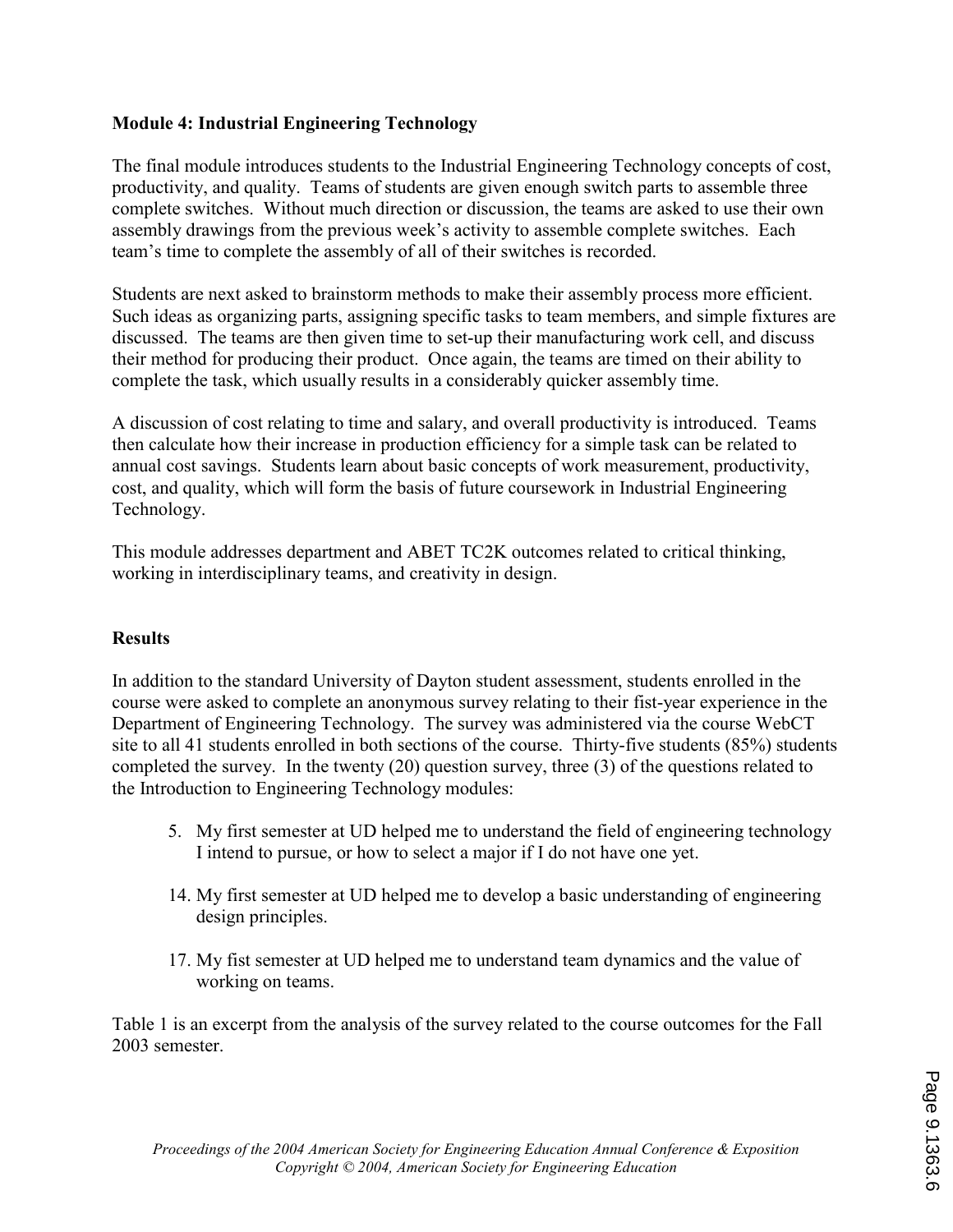| Upon completion of this course the student                                                       | Survey    | Target                              | Actual                                      |
|--------------------------------------------------------------------------------------------------|-----------|-------------------------------------|---------------------------------------------|
| will:                                                                                            | Questions |                                     |                                             |
| 3. have an understanding of learning<br>through working in groups and teams                      | 17        | $>80\%$ of                          | 9/35 Strongly Agree<br>$21/35$ Agree<br>86% |
| 5. have an understanding of educational<br>expectations and careers in<br>engineering technology |           | students<br>"Agree" or<br>"Strongly | 9/35 Strongly Agree<br>19/35 Agree<br>80%   |
| 7. have a rudimentary understanding of<br>the design process                                     | 14        | Agree"                              | 7/35 Strongly Agree<br>$24/35$ Agree<br>89% |

|  | <b>Table 1. Survey Questions Related To Course Outcomes</b> |  |
|--|-------------------------------------------------------------|--|
|  |                                                             |  |

The survey also asked three (3) open-ended questions relating to "areas you found particularly helpful," "elements that need improvement," and "additional comments." Six (6) students indicated a positive response to the modules introducing the areas of engineering technology, while there was only one negative response requesting more "depth" to the modules. Under "additional comments," there were four (4) responses suggesting that the modules be expanded to provide more depth over a greater period of time within the course.

### **Conclusions**

The University of Dayton's approach to introducing students to the multidisciplinary aspects of engineering technology increases their interest and awareness of potential programs of study. Faculty observe that students are engaged in the learning process, and the analysis of course outcomes indicates that students are satisfied with their exposure to the fields of engineering technology, the design process, and working in groups and teams. This course fulfills its objective of exposing students to the Department offerings while laying the foundation for future work in engineering technology.

The hands-on approach to introducing the technical disciplines engages the students in the learning process, and makes a lasting impression of the concepts discussed. Introducing a unifying theme to the technical modules creates continuity between the disciplines and assists students in understanding that their area of study will indeed integrate diverse technical fields.

### Acknowledgements

Special thanks to University of Dayton Department of Engineering Technology faculty Chuck Edmonson, Jim Globig, Dave Myszka, and Bob Wolff for their work in developing and delivering the Introduction to Engineering Technology modules discussed in this paper.